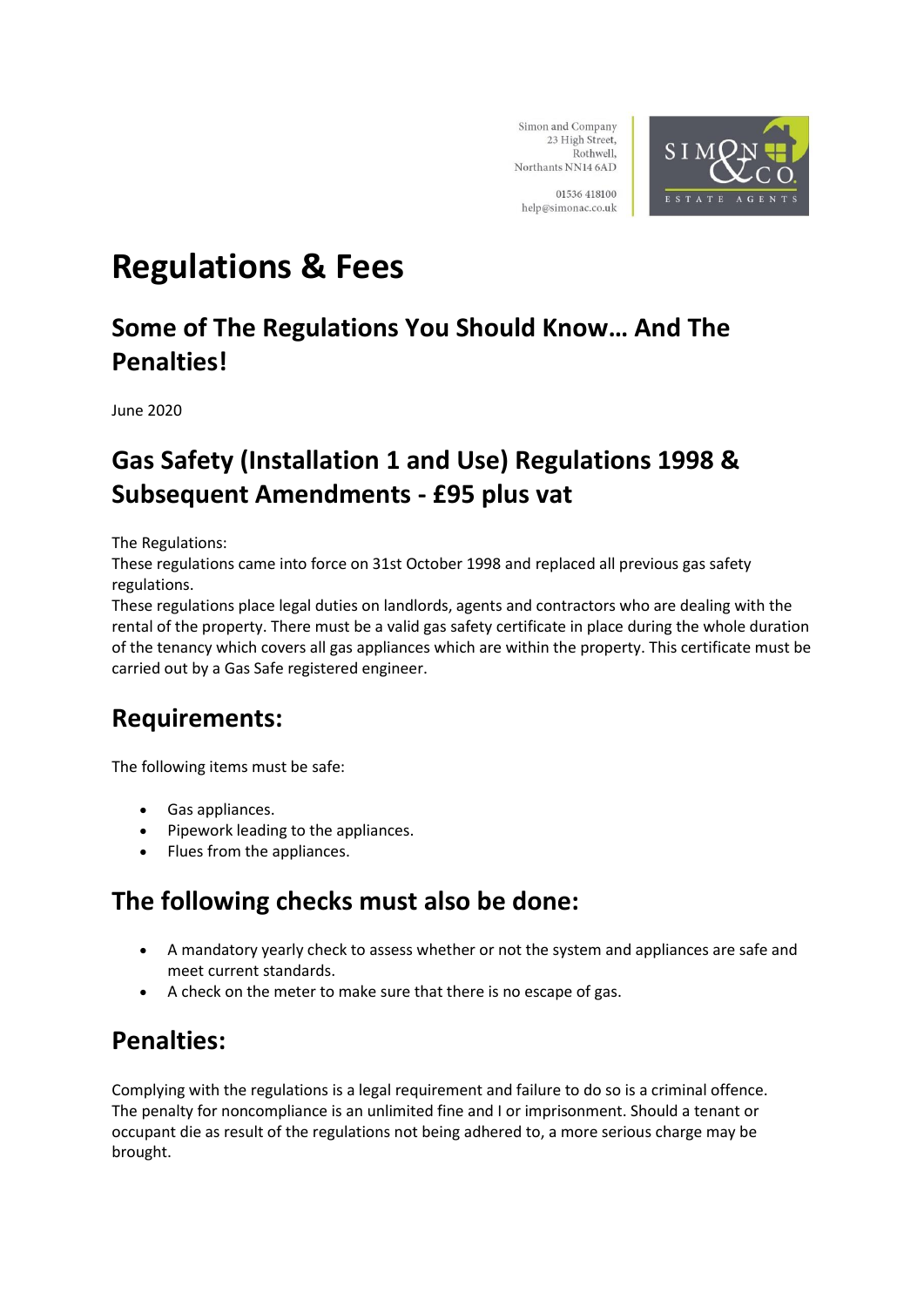

01536 418100 help@simonac.co.uk

## **The Smoke and Carbon Monoxide Alarm (England) Regulations 2015 - £35 plus vat**

### **The Regulations:**

These regulations came into force on the 1st October 2015. It is the landlord's responsibility to ensure that working smoke alarms and carbon monoxide alarms (if applicable) are installed at the property.

### **Requirements:**

Private sector landlords are required to install at least one smoke alarm on each storey of the premises, and a carbon monoxide alarm in any room containing a solid fuel burning appliance. If battery operated smoke alarms are fitted to the premises, the Landlord must ensure that they are in working order at the start of the tenancy. The tenant is responsible for testing the alarms periodically and changing batteries as required.

Whilst carbon monoxide alarm regulations apply only to solid fuel appliances, it is good practice to install at CO alarm where there is a gas appliance.

### **Penalties:**

If a landlord does not install the appropriate alarms, the local authority can impose a fine of up to £5,000.

### **The Electrical Safety Standards in the Private Rented Sector (England) Regulations 2020 – From £145 to £225 plus vat**

(dependent on size of property)

## **The Regulations:**

New regulations were introduced in 2020 for England and came into force from 1st July 2020. These regulations set new standards of electrical safety as well as legal requirements on the service of documents to relevant people. It is the landlord's responsibility to meet these requirements and also make sure that all electrical appliances left at the property are safe to use.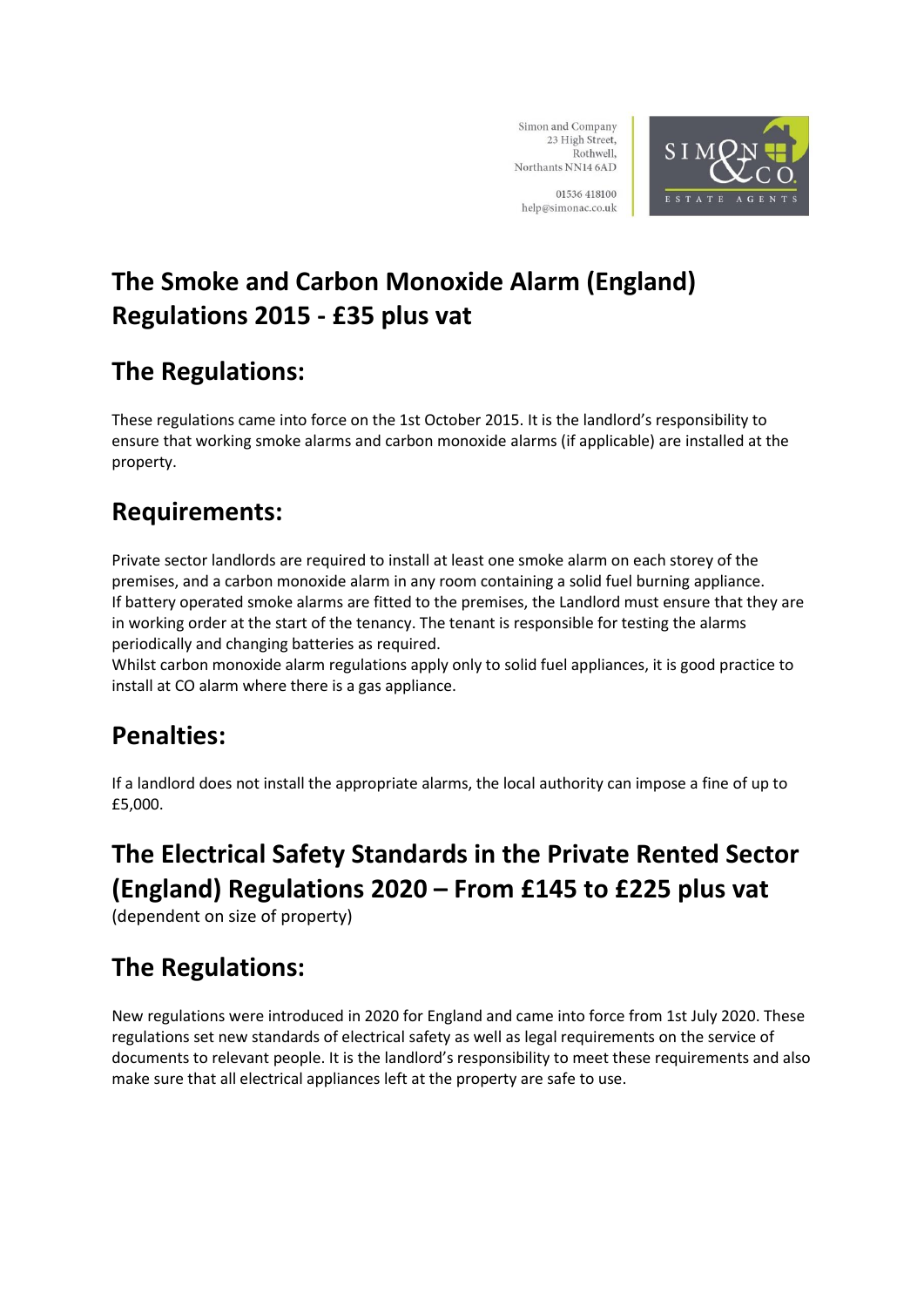

Northants NN14 6AD 01536 418100

Simon and Company 23 High Street,

Rothwell,

help@simonac.co.uk

### **Requirements:**

Landlords must ensure every fixed electrical installation is inspected and tested at least every five years by a qualified person. The Regulations also state that a landlord is required to obtain a report of the results of the inspection and test, supply it to each tenant within 28 days and retain a copy until the next inspection is due.

#### **The following must also be noted:**

- Upon request, the report must be provided to the local housing authority within 7 days.
- The private landlord must supply a copy of the last report to any new tenant before occupation, or any prospective tenant within 28 days of a request from the prospective tenant.
- The Regulations require local housing authorities to enforce the rules and they have the power to arrange remedial action.

### **Penalties:**

Proven breaches of the Regulations can result in the local housing authority imposing a financial penalty of up to £30,000.

Portable Appliance Testing (PAT): Whilst the above regulations do not cover electrical appliances, where a landlord provides an electrical appliance as part of a tenancy, the law expects the appliance will be maintained in a safe condition that will not cause harm to the tenant. Failure to do so could lead to the landlord being sued for negligence. With this in mind, a PAT (portable appliance testing) is always best practice for landlords but it is not a legal requirement.

### **EPC (Energy Performance Certificate) &MEES (Minimum Energy Efficiency Standards) - £83.34 plus vat**

From 1st October 2008 all Landlords letting a property need to provide a valid EPC certificate to any prospective tenant. The EPC must be accessible to prospective tenants from the point that the property starts to be marketed.

There is no need to obtain a new certificate for each tenancy and once obtained, a certificate remains valid for up to 10 years regardless of the number of tenancies in that period. MEES regulations (The Energy Efficiency (Private Rented Property) (England and Wales) Regulations 2015) state that from 1st April 2020 all landlords of privately rented domestic and non-domestic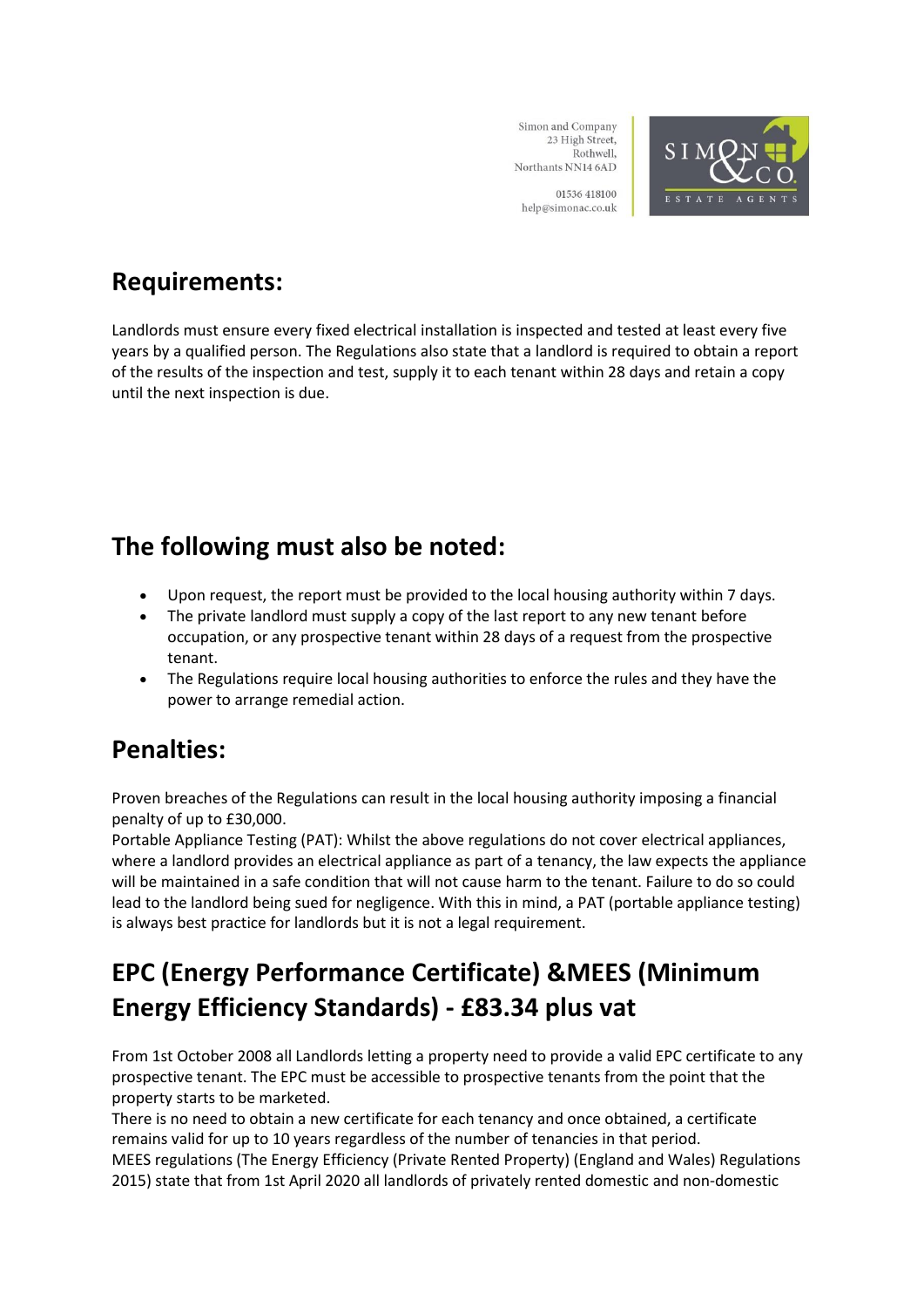

01536 418100 help@simonac.co.uk

properties in England or Wales must ensure that their properties reach at least an Energy Performance Certificate rating of E.

In certain circumstances, exceptions can be granted (listed buildings etc).

#### **Penalties:**

The penalty for renting out a property for a period of fewer than three months in breach of the MEES Regulations will be equivalent to

10% of the property's rateable value, subject to a minimum penalty of £5,000 and a maximum of £50,000. After three months, the penalty rises to 20% of the rateable value, with a minimum penalty of £10,000 and a maximum of £150,000.

### **House In Multiple Occupation' (HMO)**

The Housing Act 2004 states that a house in multiple occupation (HMO) is a property rented out by at least 3 people who are not from 1 'household' (for example a family) but share facilities such as the bathroom and kitchen.

If you want to rent out your property as a house in multiple occupation in England or Wales, you must contact your council to check if you need a licence and what specific requirements they stipulated.

You must have a licence if you are renting out a large HMO in England or Wales. Your property is defined as a large HMO if all of the following apply:

- It is rented to 5 or more people who form more than 1 household.
- Some or all tenants share toilet, bathroom, or kitchen facilities.
- At least 1 tenant pays rent (or their employer pays it for them).

### **Restrictions and Conditions:**

A licence is valid for a maximum of 5 years and you must renew your licence before it runs out. You must make sure:

- The house is suitable for the number of occupants (this depends on its size and facilities).
- The manager of the house- you or an agent- is considered to be

'fit and proper', for example they have no criminal record or breach of landlord laws or code of practice.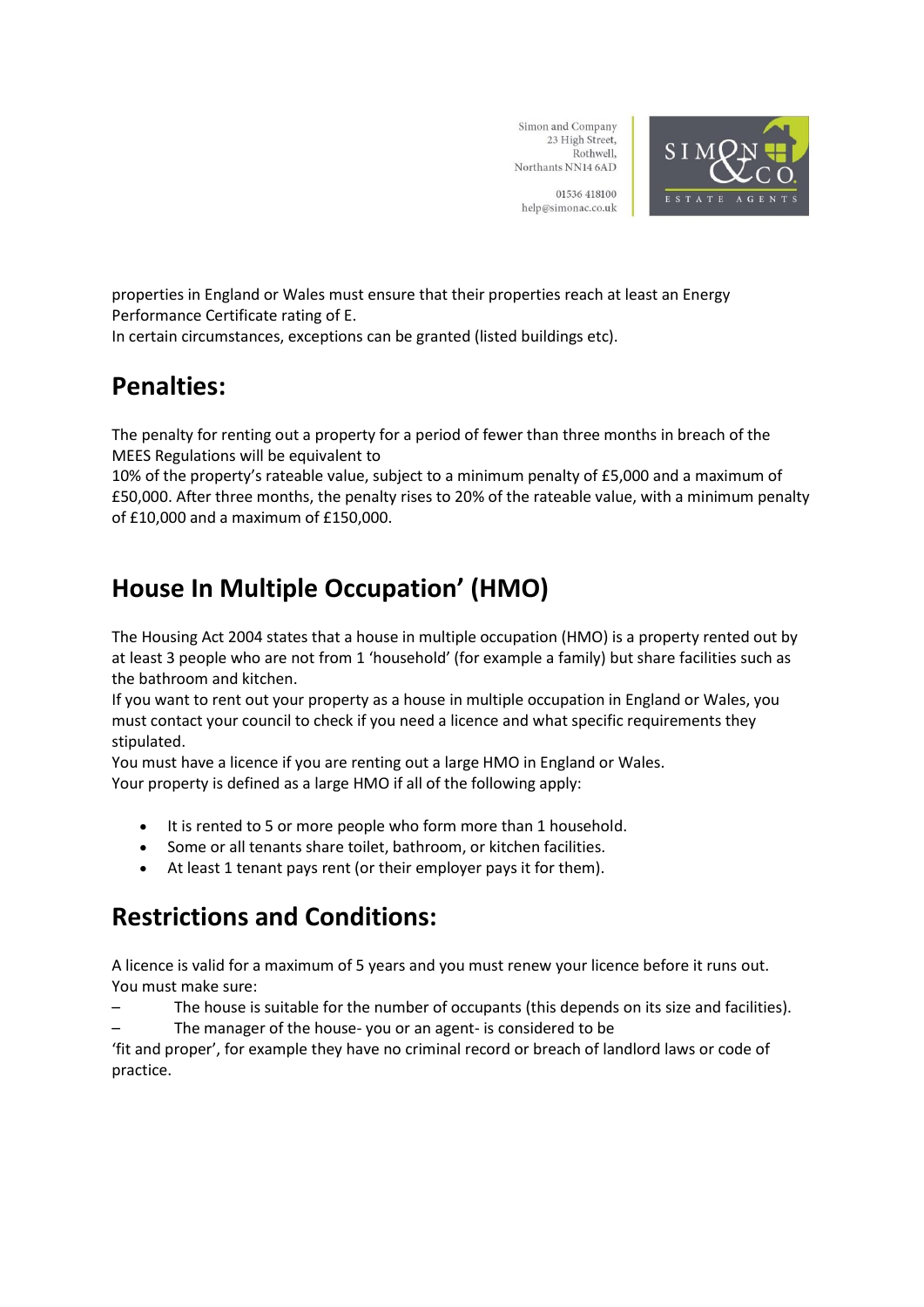

01536 418100 help@simonac.co.uk

You must also:

- Send the council an updated gas safety certificate every year.
- Install and maintain smoke alarms.
- Provide safety certificates for all electrical appliances when requested.

– Ensure that all other council requirements are met (fire exits, emergency lighting, room sizes etc)

#### **Penalties:**

You could get an unlimited fine for renting out an unlicensed HMO.

#### **Legionella and Landlord's Responsibilities - £85 plus vat**

What is legionella? Legionnaire's is a pneumonia-like disease commonly caused by the inhalation of small droplets of contaminated water.

What must landlords do? Landlords must assess and control the risk of exposure to tenants to legionella to ensure the safety of their tenants. This is typically done by undertaking a risk assessment.

Control measures can include:

- Flushing out the water system before letting the property.
- Ensure cold water tanks have a tight lid to stop debris getting into the system.
- Setting control parameters to ensure water is stored at the correct temperature:
- Hot water should be stored at 60oC or higher and should be distributed at 50oc.
- Cold water should be stored and distributed below 20oC.
- Remove any unused pipework.

Communication:

Tenants should be kept informed of any control measures in place and tell the landlord if problems occur with the water system or if the water is not heating properly.

NOTE: The hot water should be set accordingly, and tenants should be advised to not interfere with the settings on the boiler or hot water system.

What can tenants do?

On returning to the property after a period of absence (such as a holiday or student accommodation left empty) tenants should run all taps for at least two minutes. Where showers are installed at the property and used regularly the risks are reduced. However, tenants should be advised to regularly clean and disinfect showerheads.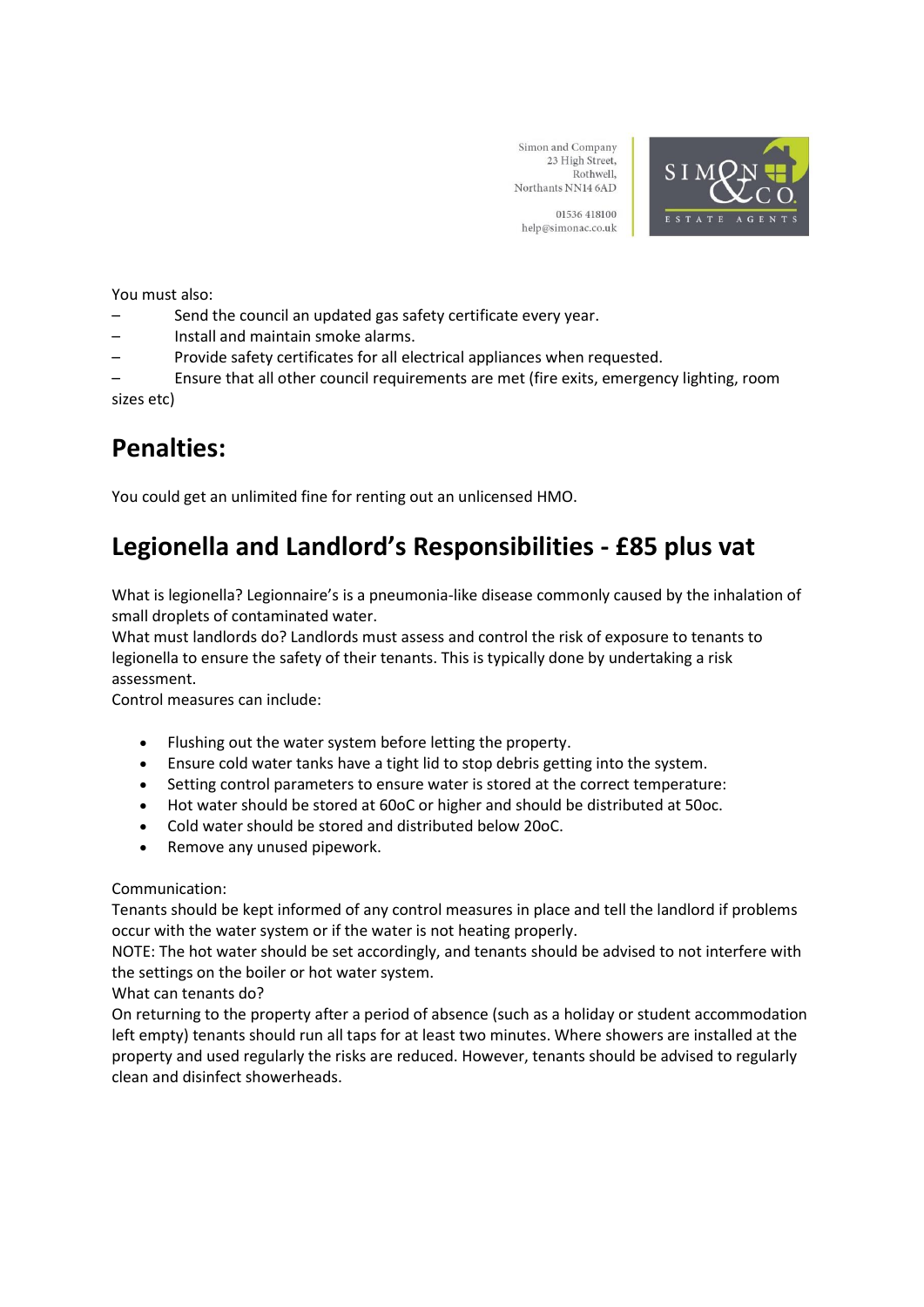

01536 418100 help@simonac.co.uk

#### Testing:

Most landlords can assess the risk themselves and do not need to be professionally trained. However, landlords can arrange for a competent person to carry out the assessment if they wish. There are companies who offer this service and we can refer a contractor if needed. NOTE: The Health and Safety Executive (HSE) does not recognise a 'Legionella test certificate' and health and safety law does NOT require landlords to obtain or produce one. Record keeping and subsequent checks:

Records of any assessment should be kept and follow up checks need to be carried out periodically, such as when undertaking annual gas safety checks or routine maintenance visits.

Landlords who provide residential accommodation have a legal duty of care to ensure that the risk of exposure of tenants to legionella is properly assessed and controlled. It is recommended that every 2 years, Landlords of domestic properties appoint a professionally trained and accredited body to carry out a Legionella Risk Assessment survey then implement any recommendations.

### **The Fire and Furnishings (Fire) (Safety) (Amendment) Regulations 1988 & Subsequent Amendments**

#### **The Regulations:**

These regulations were introduced in 1988 to protect furnished goods against fire. It is the landlord's responsibility to ensure that any furniture left at the property complies with the regulations. The regulations cover the following items if they contain upholstery (soft furnishings):

- Beds, headboards, mattresses, and bed bases.
- Sofa beds and futons.
- Sofas, armchairs, and foot stalls.
- Nursery furniture.
- Garden furniture suitable for use indoors (deckchairs and parasols would not therefore be covered).
- Scatter cushions and seat pads
- Pillows.
- Padded seats.
- Loose and stretch furniture covers.

The regulations do not apply to:

- Bed covers, including mattress protectors and duvets.
- Curtains.
- Carpets.
- Furniture made before 1950 (as long as it has not been re-upholstered).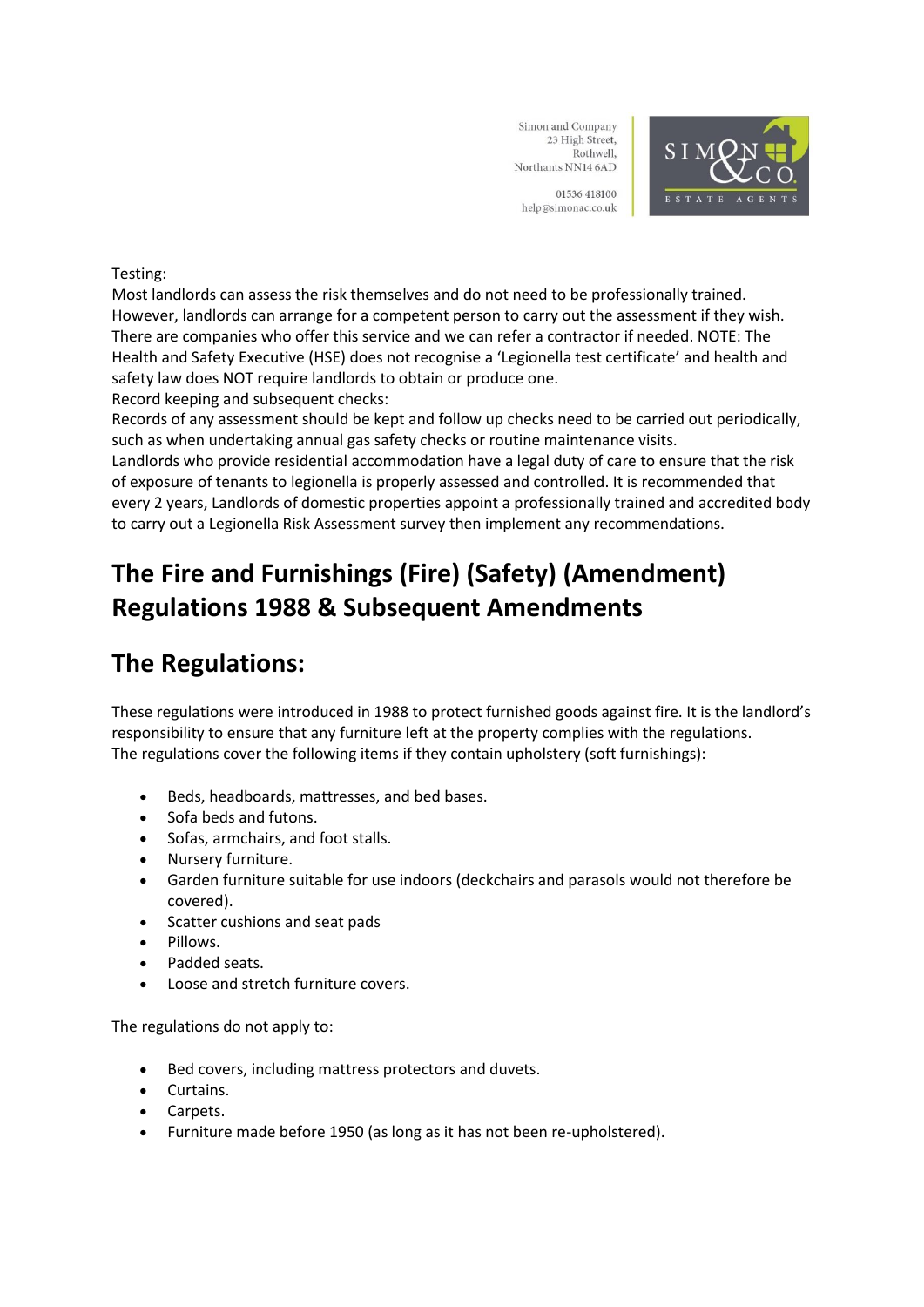

01536 418100 help@simonac.co.uk

#### Standards:

Under the regulations, upholstered furniture:

- Must have a fire-resistant filling.
- Must have passed a 'match resistance' test or, in some cases, the cover should have a c fitted 'fire resistant' liner.
- Should, as a whole be able to pass a 'cigarette resistance' test.

These tests mean that if a lighted cigarette or match is held up to the furniture, it will not burst into flame.

New upholstered furniture must also be properly labelled with set information and a fire safety warning. These can usually be found on labels which are attached to the item.

#### **Penalties:**

Noncompliance is a criminal offence and may lead to a fine of up to £5,000 and/or a prison sentence of up to six months. The trading standards office is responsible for seeing that the regulations are complied with.

#### **New Tax Rules**

Previously private and individual Landlords could claim tax relief on mortgage interest payments and fees, as well as fees incurred on loans to buy furnishings. In 2015 the government confirmed that this would be phased out and introduced a number of new measures. From 2017-2018 the process began with claimable tax relief reduced to 75% and the reduction continued through to 2019-20. In 2020-2021 landlords will not be able to claim any tax relief on mortgage interest payments at all. Instead from April 2020 landlords will receive a 20% tax credit on their interest payments which could be bad news for anyone in the higher tax bracket and now include landlords who will have to declare rental income they previously used for interest payments. Some landlords are setting up limited companies when buying new rental properties to try and avoid higher individual rates. Changes To Private Residence Relief From April 2020, changes to private residence relief means that landlords will lose nine month's-worth of Capital Gains tax relief when they come to sell. Up until April landlords had been able to claim private residence relief for all the time they lived in their property before letting it to tenants, plus a further 18 months after moving out. This final exemption period will be reduced to the time they lived in their property, plus nine months post moving. Also, landlords who rent out a property that was once their main home will see the £40,000 worth of letting relief currently enjoyed scrapped as from April, and only landlords who share occupancy with their tenants will be able to claim.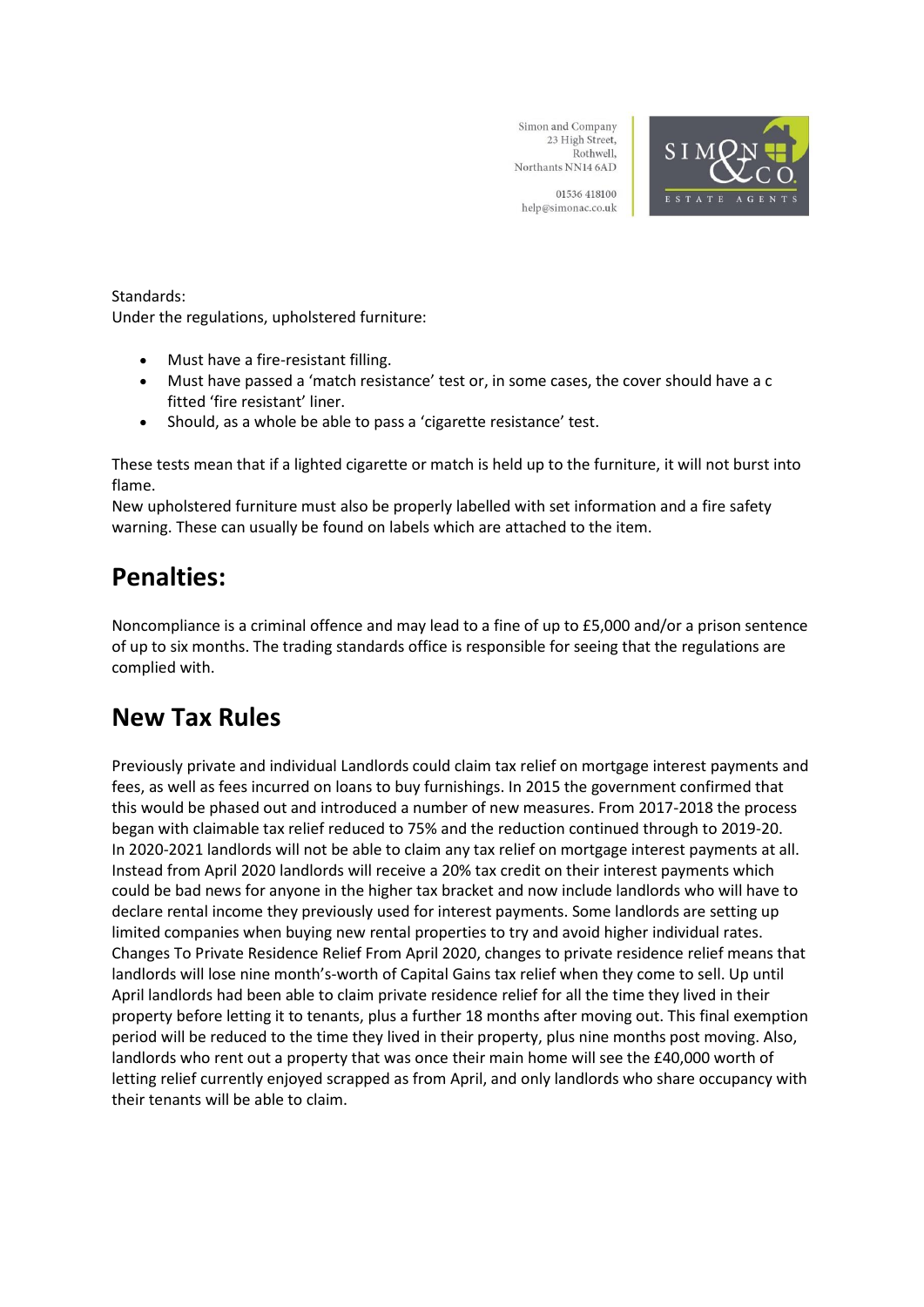Simon and Company 23 High Street, SIMON Rothwell, Northants NN14 6AD 01536 418100 ESTATI help@simonac.co.uk

### **The Tenant Fees Act 2019 - Tenant fees & Deposit held**

This came into effect on 1st June 2019 applying to all agents and landlords in England. The Act limits the amount a tenant can be charged for a holding deposit and security deposit and defines what a tenant can be charged in addition to rent.

Certain fees and charges are permitted under the Act, whereas others are defined as prohibited payments.

#### **Requirements:**

The following much be actioned and adhered to:

- Capped holding deposits and set timeframes for repayment;
- Capped security deposits;
- A set list of permitted payments which can be taken during the tenancy; and
- A set list of prohibited payments which cannot be charged under the Act in any circumstances.

This resource centre includes all the information and guidance agents and landlords in England need to comply with the legislation and understand the changes made. We've also included a section on how to repay deposits which exceed the cap in the event that you renew a tenancy agreement from 1st June 2019.

Here's an overview of the changes made by the legislation:

- Holding deposits are capped at one week's rent;
- Security deposits will be capped at five weeks' rent where the annual rent is less than £50,000 and six weeks' rent where the annual rent is £50,000 or more;
- Default fees (fees which can be charged during the tenancy) are limited to the reasonable costs incurred in replacing a key or lost security device or interest on rent overdue by 14 days or more, capped at 3% above the Bank of England base rate.